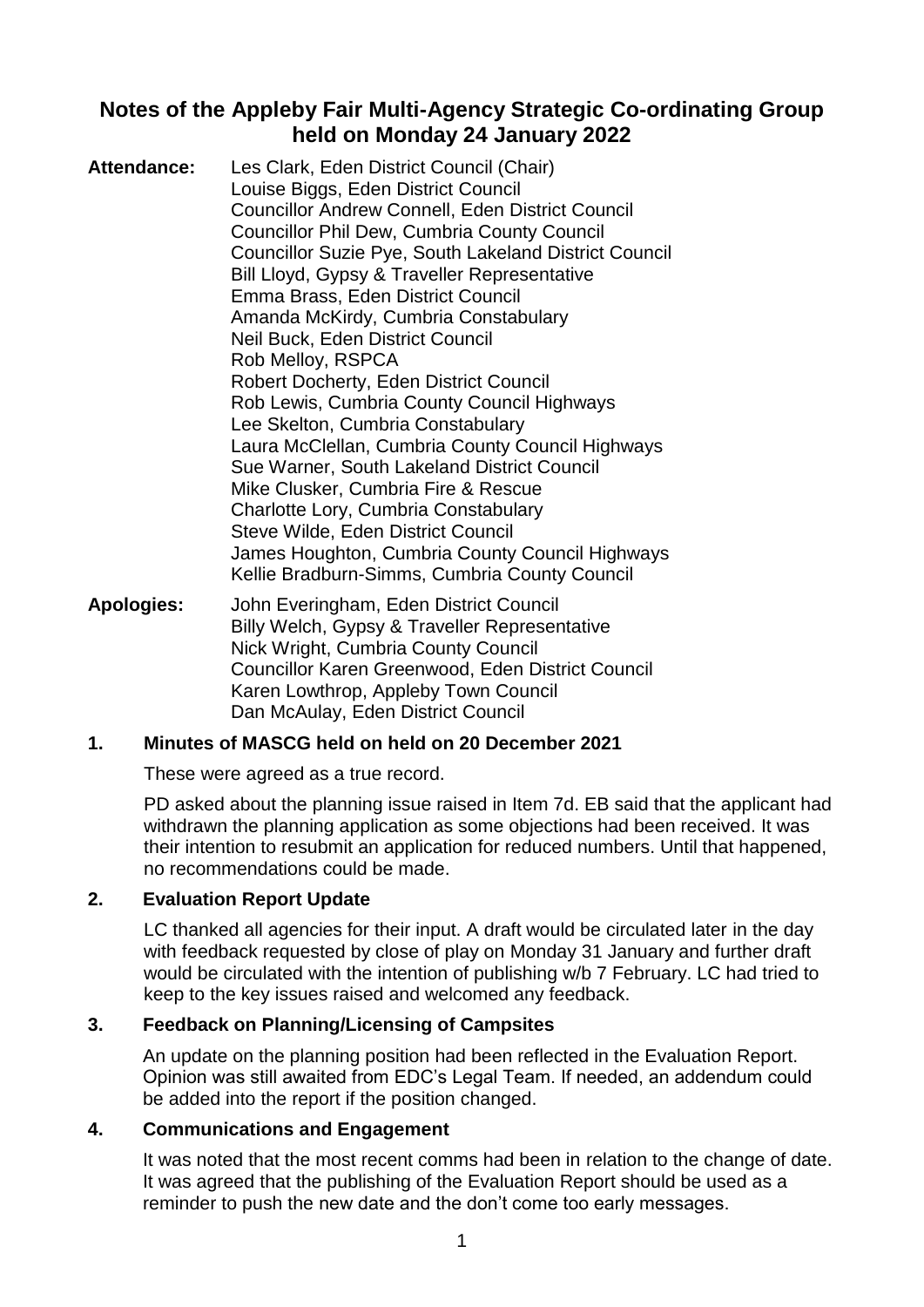## **5. Operational Working Group Update**

The following issues were raised by the Operational Working Group for MASCG decision:

MASCG commits to the revised AHF date for 2022 if the Jubilee Celebrations do not go ahead - LC said there would be no change to the 2022 Fair date regardless of the circumstances.

Review and agree proposal for reducing encampments on A685 – It was agreed that this could be removed as it was felt this issue had been addressed as far as it could.

Removal of Key Deliverable: Review and agree encampment strategy - As there was no formal position on Scroggs Bank there was a need to fully understand the implications to the loss of Watter Yat etc. It was agreed that LC would attend an Operational Working Group meeting to discuss further. The second part of this was the Encampment Strategy, which was a key deliverable document reviewed by MASCG. This would be kept on the key deliverable list and circulated to the group for comments etc.

Use of field at Powis Lane end for phase one encampment, to be confirmed - A meeting would be arranged for LC/EB/AMK/LS to discuss further.

Current Appleby Town Clerk leaving post. Replacement Officer on MASCG for Appleby Town Council to be confirmed - LC would contact the Town Council

Disposal arrangements for toileting facilities on encampments - This was a matter for the Operational Group to consider.

Consider support available to manage the increased possibility of early arrivals - This would be discussed at the next meeting as there was a need for strong coordinated messaging. BL suggested canvassing Parishes beforehand to see if they had any plans for Jubilee celebrations. AMK would pick this up.

#### **a) Highways**

Consultation on the draft Traffic Regulation Order ended on 14 January with only one query. It would now go forward to the Eden Local Committee on 31 January seeking permission to advertise.

#### **b) Parish Engagement**

AMK would be arranging face to face meetings with Parishes from March to see what their Jubilee plans - it was recognised that some may have just started to give thought to this.

PD raised the issue of identifying adequate stopping places due to Watter Yat being unavailable. He felt dialogue with National Highways re: A66 and potential stopping places was needed. LC would speak to the relevant officers at EDC on this issue.

#### **c) Licensing**

SW was in the process of organising a Pub Watch Group meeting for Kirkby Stephen in February - Phase 1 would be the main item for discussion. There would be a similar meeting in Appleby discussing the same.

#### **d) South Lakeland**

No issues to report. SW was pleased with the outcome at Scroggs Bank as no other land owners had come forward.